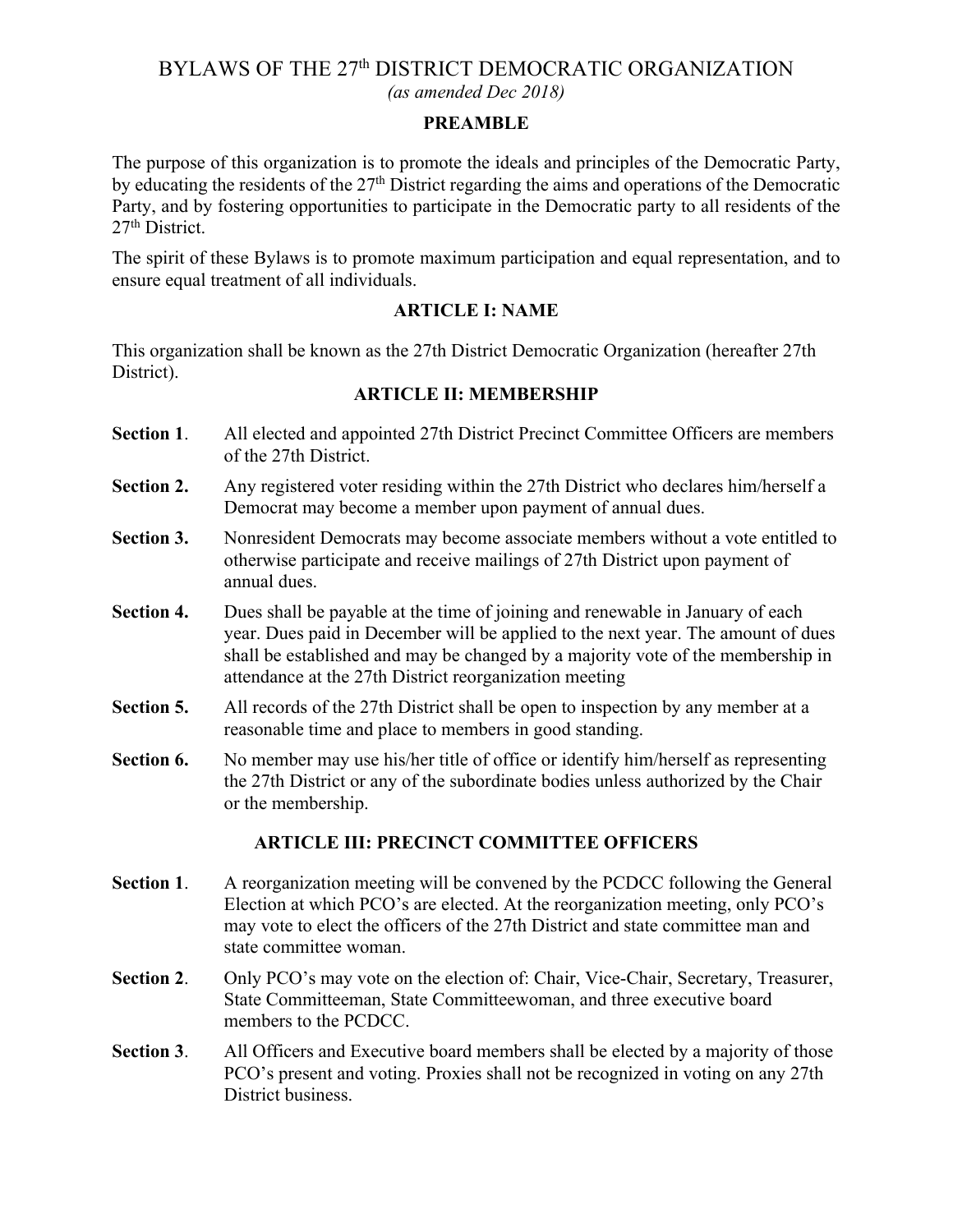### **ARTICLE IV: MEETINGS**

- **Section 1.** A reorganization meeting will be convened by the PCDCC following the General Election at which PCO's are elected. At the reorganization meeting, only PCO's may vote to elect the officers of the 27th District and state committee man and state committee woman.
- **Section 2.** A regular meeting of the 27th District shall be held monthly on the fourth Monday of the month. A regular meeting date may be altered by the Chair provided notice to members is given no less than 7 days in advance.
- **Section 3**. A special meeting may be called by twenty-five percent (25%) of the membership, or by twenty-five percent (25%) of the PCO's, or by the Chair.

### **ARTICLE V: VOTING**

- **Section 1**. All PCO's, and any member who has paid their dues at least twenty-five (25) days in advance of a meeting, shall be entitled to vote on all matters arising at that meeting, unless otherwise provided in these Bylaws.
- **Section 2**. Only PCO's may vote on the election of: Chair, Vice-Chair, Secretary, Treasurer, State Committeeman, State Committeewoman, and three executive board members to the PCDCC.
- **Section 3.** All Officers and Executive board members shall be elected by a majority of those PCO's present and voting. Proxies shall not be recognized in voting on any 27th District business.
- **Section 4.** For all elections, if no person receives a majority on the first ballot cast, the person receiving the least votes, and any other person who wishes to resign his/her nomination, shall be eliminated. On each succeeding ballot, the same rule shall apply until one person receives a majority of the votes cast for the position.

### **ARTICLE VI: OFFICERS**

- Section 1. Officers of the 27th District shall be: Chair, Vice-Chair, Secretary, Treasurer, State Committeewoman and State Committeeman. The Chair and the Vice-Chair must be of the opposite sex.
- **Section 2**. Any voting member is eligible to run for the positions of Chair, Vice-Chair, Secretary, Treasurer, State Committeewoman, and State Committeeman.
- **Section 3**. Officers shall be elected to two-year terms beginning in January of odd numbered years.
- **Section 4**. Officers shall serve until the next 27th District reorganization meeting, or until their successors are duly appointed or elected, or until removed from office.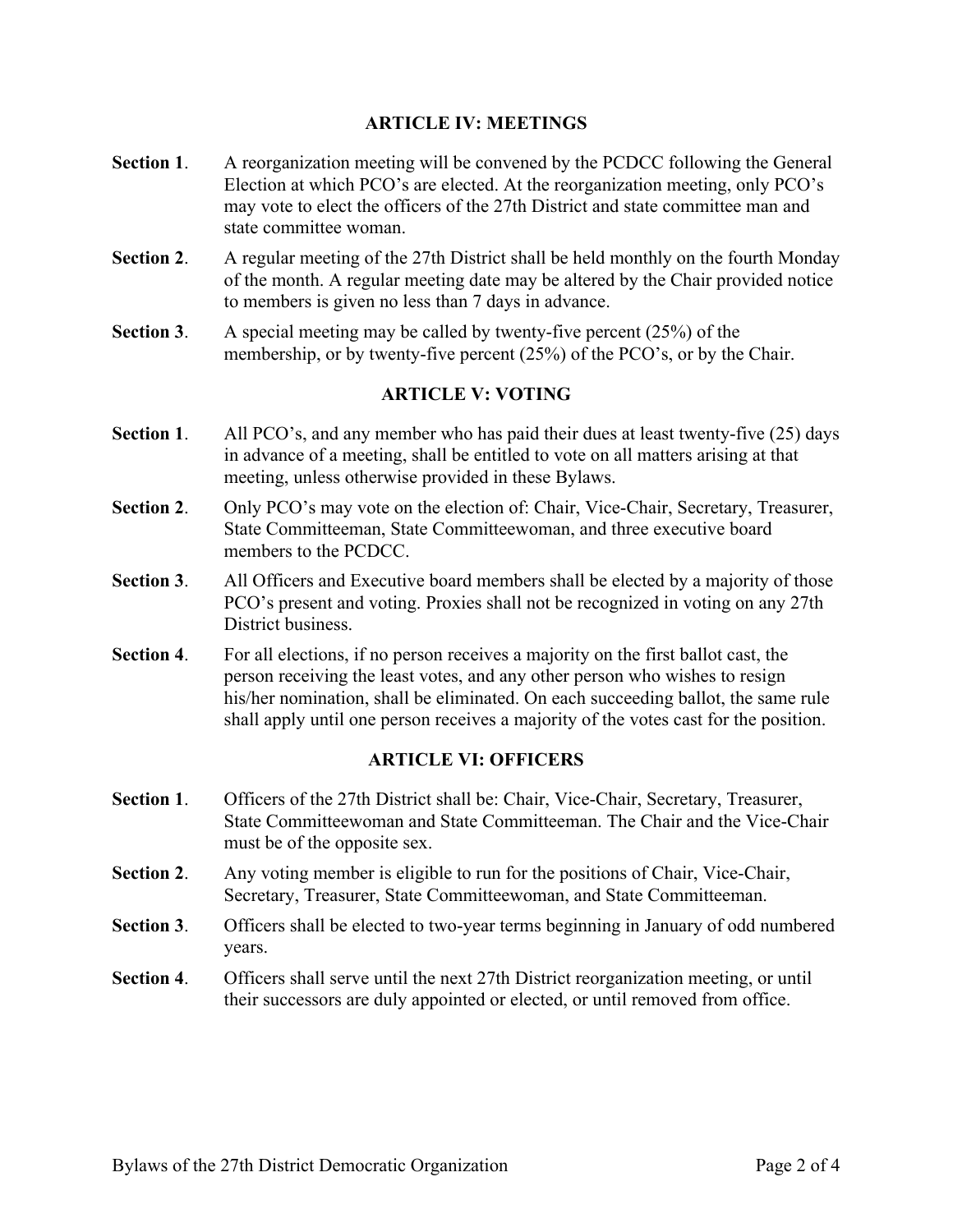### **ARTICLE VII: DUTIES OF OFFICERS**

- **Section 1**. The CHAIR shall preside over the meetings of the 27th District. The Chair shall be the chief executive officer of the 27th District and shall be a member of the PCDCC executive committee. The Chair may appoint members to perform duties as the Chair deems necessary. The Chair shall appoint a parliamentarian to advise the Chair on all disputes concerning parliamentary order and these Bylaws at regular and special meetings.
- **Section 2**. The VICE CHAIR shall serve in the absence of the Chair and shall perform such other duties as are assigned by the Chair.
- **Section 3**. The SECRETARY shall keep the minutes of all meetings and all records of the organization except those assigned to other officers. The Secretary shall be responsible for the dissemination of all public announcements with respect to 27th District business and notification to members of the time, place, and purpose of all meetings.
- **Section 4**. The TREASURER shall receive and disburse the funds of the organization. The Treasurer shall provide a monthly financial report. The Treasurer shall be responsible for all required reports to the Public Disclosure Commission and the preparation of an annual budget. The 27th District shall maintain bank accounts and the Treasurer and the Chair (in the absence of the Treasurer) shall be the only officers authorized to draw on this account.
- **Section 5**. The three PCDCC executive board members shall represent the 27th District at PCDCC executive committee meetings. They shall be responsible for presenting resolutions from the 27th District to the PCDCC and for reporting PCDCC actions to the 27th District.
- **Section 6**. The STATE COMMITTEEWOMAN and STATE COMMITTEEMAN shall represent the 27th District at the Washington State Central Committee and PCDCC meetings. They shall report actions of the State Committee to the 27th District at the next meeting.

# **ARTICLE VIII: REMOVAL FROM OFFICE**

**Section 1.** A meeting of the 27th District may be called for the purpose of removing an Officer listed in Article V, Section 2 from office upon petition filed by one-third (1/3) or forty (40), whichever is less, of the elected and appointed PCO's. An Officer may be removed by a majority vote of the elected and appointed PCO's present and voting at a duly called meeting.

# **ARTICLE IX: VACANCIES**

**Section 1.** Vacancies in any elected position of the 27th District shall be filled by election pursuant to Section V at the next regular meeting following notice to the membership.